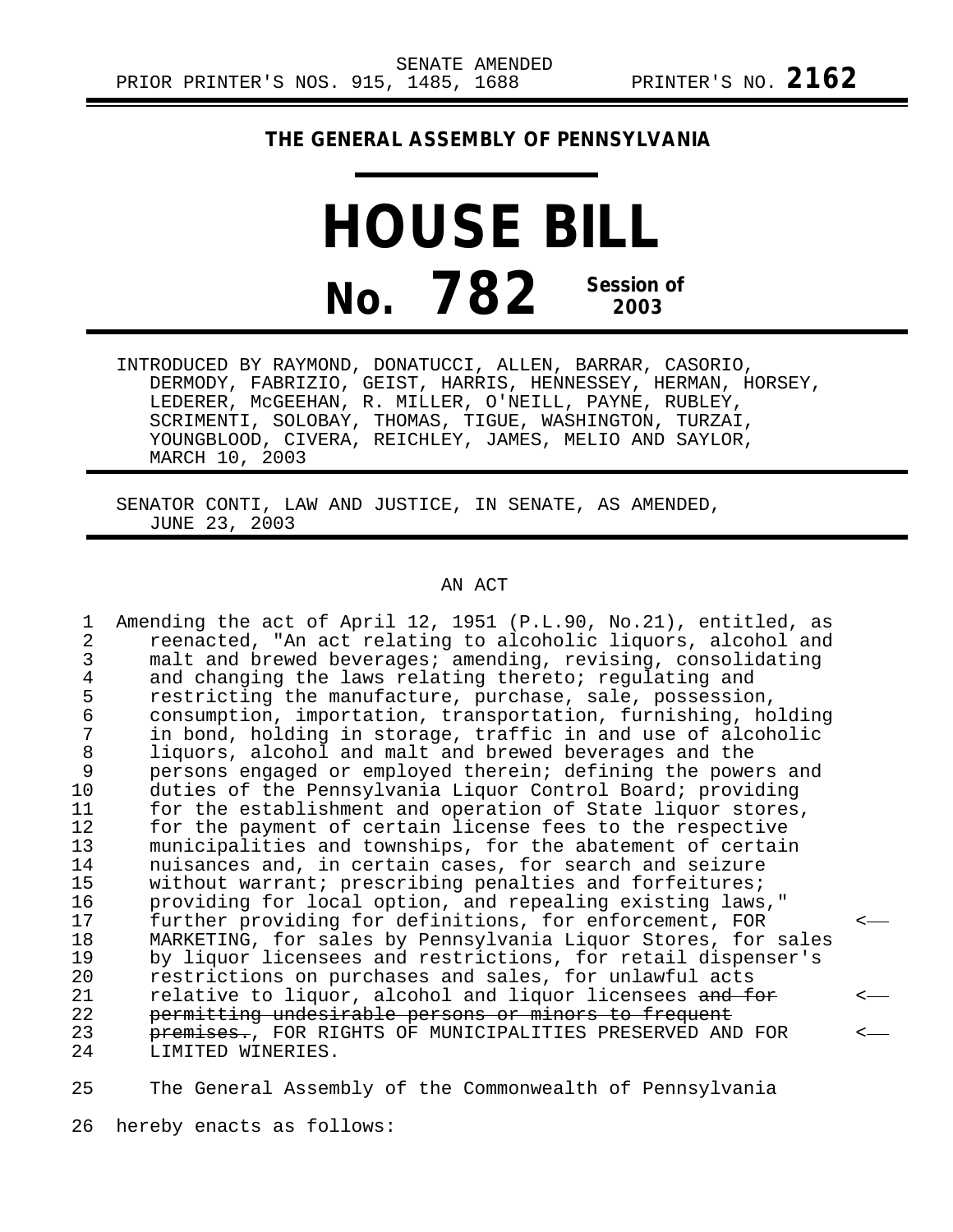1 Section 1. The definition of "eligible entity" in section  $\sim$ 2 102 of the act of April 12, 1951 (P.L.90, No.21), known as the 3 Liquor Code, reenacted and amended June 29, 1987 (P.L.32, 4 No.14), definition added December 9, 2002 (P.L.1653, No.212), is 5 amended and the section is amended by adding definitions to 6 <del>read:</del>

7 SECTION 1. THE DEFINITIONS OF "ELIGIBLE ENTITY" AND "PUBLIC < 8 VENUE" IN SECTION 102 OF THE ACT OF APRIL 12, 1951 (P.L.90, 9 NO.21), KNOWN AS THE LIQUOR CODE, REENACTED AND AMENDED JUNE 29, 10 1987 (P.L.32, NO.14) AND AMENDED OR ADDED FEBRUARY 21, 2002 11 (P.L.103, NO.10) AND DECEMBER 9, 2002 (P.L.1653, NO.212), ARE 12 AMENDED TO READ:

13 Section 102. Definitions.--The following words or phrases, 14 unless the context clearly indicates otherwise, shall have the 15 meanings ascribed to them in this section:

16 \* \* \*

17 "Eligible entity" shall mean a city of the third class, a 18 hospital, a church, a synagogue, a volunteer fire company, a 19 volunteer ambulance company, a volunteer rescue squad, a unit of 20 a nationally chartered club which has been issued a club liquor 21 license, a club in a city of the third class which has been 22 issued a club liquor license and which, as of December 31, 2002, 23 has been in existence for at least 100 years, a library, a 24 nationally accredited Pennsylvania nonprofit zoological 25 institution licensed by the United States Department of 26 Agriculture, a nonprofit agricultural association in existence 27 for at least ten years, a bona fide sportsmen's club in 28 existence for at least ten years, a nationally chartered 29 veterans' organization and any affiliated lodge or subdivision 30 of such organization, a fraternal benefit society that is 20030H0782B2162 - 2 -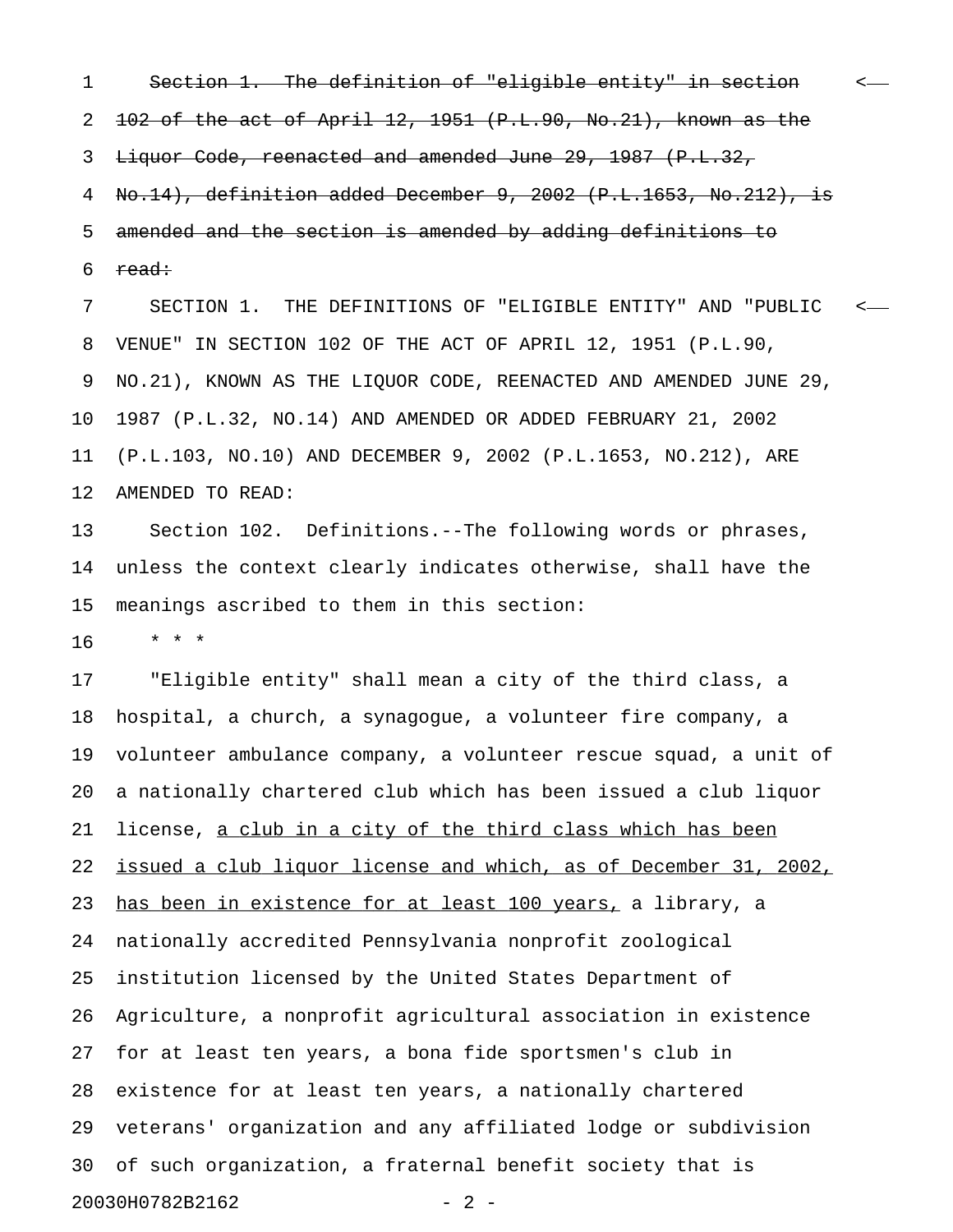1 licensed to do business in this Commonwealth and any affiliated 2 lodge or subdivision of such fraternal benefit society, a museum 3 operated by a nonprofit corporation in a city of the third class 4 or township of the first class, a nonprofit corporation engaged 5 in the performing arts in a city of the third class or in an 6 incorporated town, an arts council, a nonprofit corporation that 7 operates an arts facility or museum in a city of the third class 8 in the county of the fourth class, a nonprofit organization as 9 defined under section 501(c)(3) of the Internal Revenue Code of 10 1986 (Public Law 99-514, 26 U.S.C. § 501(c)(3)) whose purpose is 11 to protect the architectural heritage of boroughs and which has 12 been recognized as such by a municipal resolution, or a 13 nonprofit organization as defined under section 501(c)(3) of the 14 Internal Revenue Code of 1986 (Public Law 99-514, 26 U.S.C. §  $15$   $501(c)(3)$  conducting a regatta in a city of the second class 16 with the permit to be used on State park grounds or conducting a 17 family-oriented celebration as part of Welcome America in a city 18 of the first class on property leased from that city for more 19 than fifty years.

20 \* \* \*

21 <u>"Proper supervision" shall mean a person twenty five years of</u> <-22 age or older, who is directly responsible for the care and 23 conduct of a minor or minors while on the licensed premises, and 24 who keeps the minor or minors within his or her sight or 25 hearing. If the licensee, an employe of a licensee or anyone 26 else paid by the licensee is performing as proper supervisor 27 then that person may not perform any other employment related 28 duties; otherwise proper supervision shall consist of unpaid 29 volunteers. 30 \* \* \* \*

20030H0782B2162 - 3 -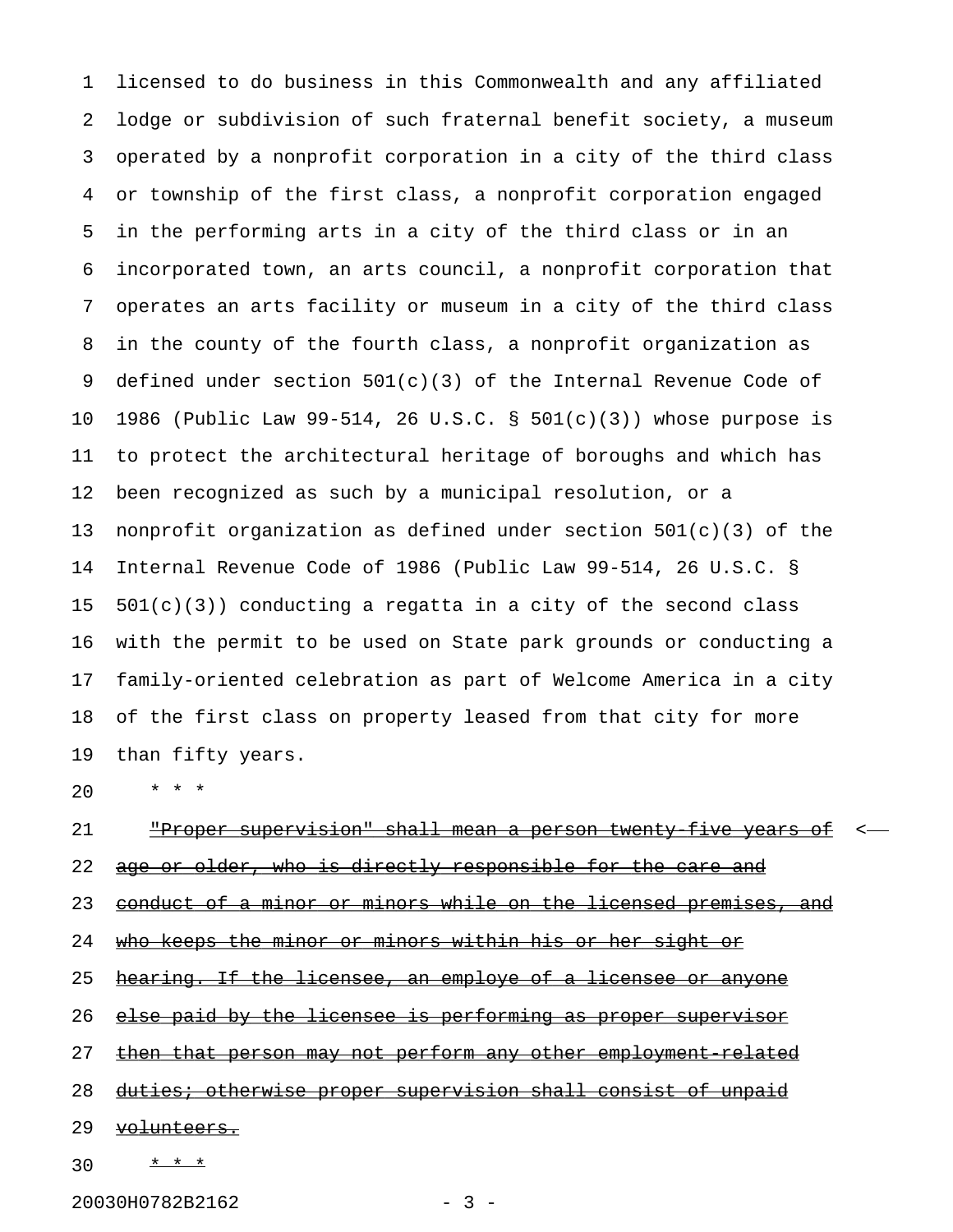1 - The social gathering" shall mean events marketed to or catering

2 to minors in whole or in part for which proper notice has been

3 provided to the Bureau of Enforcement and at which time no

4 alcohol is served and all alcohol is removed or secured by lock

## 5 and key at the licensed premises.

6 "PUBLIC VENUE" SHALL MEAN A STADIUM, ARENA, CONVENTION < 7 CENTER, MUSEUM, AMPHITHEATER OR SIMILAR STRUCTURE. IF THE PUBLIC 8 VENUE IS A CRUISE TERMINAL OWNED OR LEASED BY A PORT AUTHORITY 9 CREATED UNDER THE ACT OF JUNE 12, 1931 (P.L.575, NO.200), 10 ENTITLED "AN ACT PROVIDING FOR JOINT ACTION BY PENNSYLVANIA AND 11 NEW JERSEY IN THE DEVELOPMENT OF THE PORTS ON THE LOWER DELAWARE 12 RIVER, AND THE IMPROVEMENT OF THE FACILITIES FOR TRANSPORTATION 13 ACROSS THE RIVER; AUTHORIZING THE GOVERNOR, FOR THESE PURPOSES, 14 TO ENTER INTO AN AGREEMENT WITH NEW JERSEY; CREATING THE 15 DELAWARE RIVER JOINT COMMISSION AND SPECIFYING THE POWERS AND 16 DUTIES THEREOF, INCLUDING THE POWER TO FINANCE PROJECTS BY THE 17 ISSUANCE OF REVENUE BONDS; TRANSFERRING TO THE NEW COMMISSION 18 ALL THE POWERS OF THE DELAWARE RIVER BRIDGE JOINT COMMISSION; 19 AND MAKING AN APPROPRIATION," IT SHALL HAVE NO PERMANENT SEATING 20 REQUIREMENT. IF THE PUBLIC VENUE IS AN OPEN-AIR AMPHITHEATER 21 OWNED BY A PORT AUTHORITY CREATED UNDER THE ACT OF DECEMBER 6, 22 1972 (P.L.1392, NO.298), KNOWN AS THE "THIRD CLASS CITY PORT 23 AUTHORITY ACT," IT SHALL HAVE NO PERMANENT SEATING REQUIREMENT. 24 IF THE PUBLIC VENUE IS OWNED BY A POLITICAL SUBDIVISION, A 25 MUNICIPAL AUTHORITY, THE COMMONWEALTH, AN AUTHORITY CREATED 26 UNDER THE ACT OF JULY 29, 1953 (P.L.1034, NO.270), KNOWN AS THE 27 "PUBLIC AUDITORIUM AUTHORITIES LAW," AN AUTHORITY CREATED UNDER 28 ARTICLE XXV-A OF THE ACT OF JULY 28, 1953 (P.L.723, NO.230), 29 KNOWN AS THE "SECOND CLASS COUNTY CODE," AN ART MUSEUM 30 ESTABLISHED UNDER THE AUTHORITY OF THE ACT OF APRIL 6, 1791 (3

20030H0782B2162 - 4 -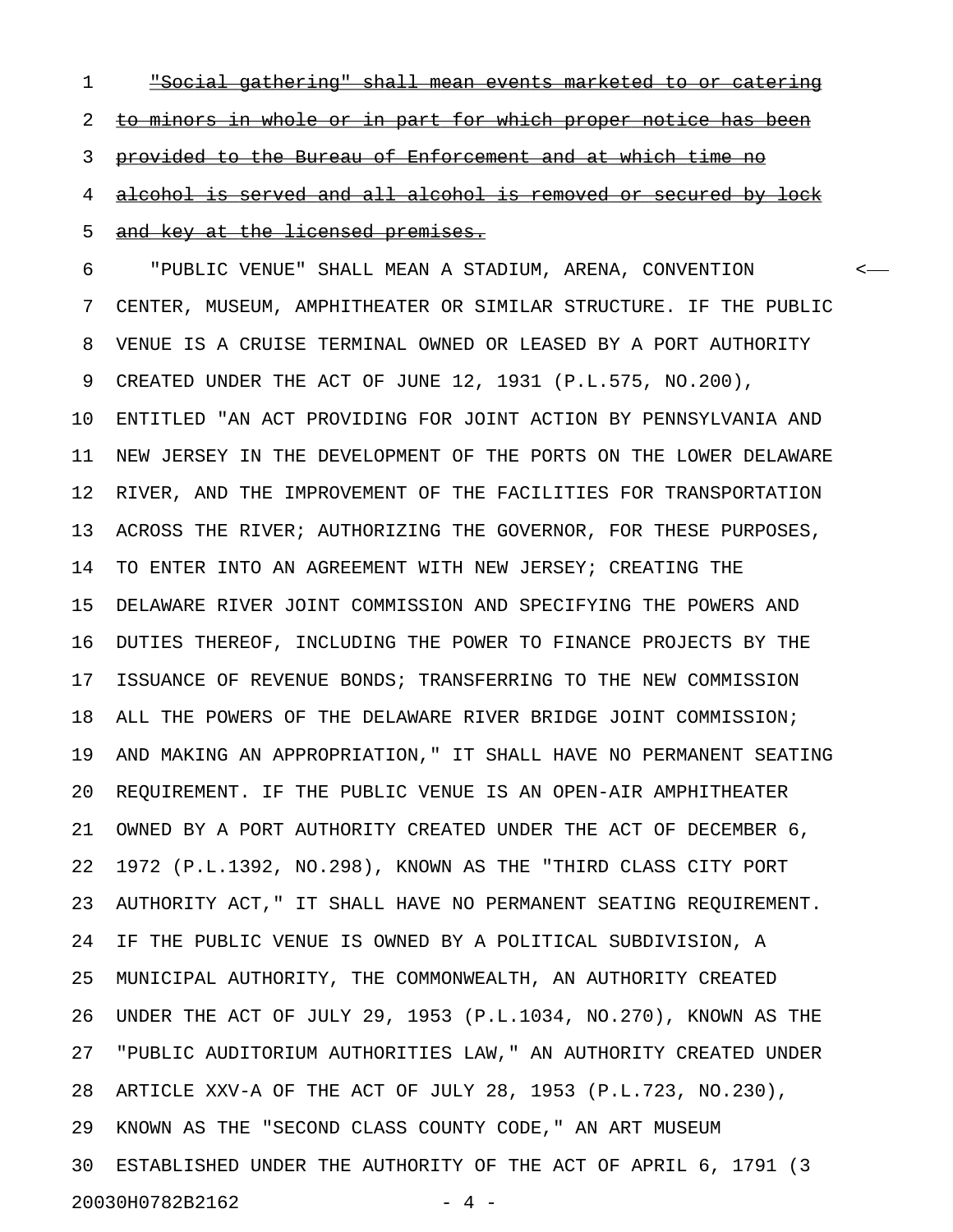1 SM.L.20, NO.1536), ENTITLED "AN ACT TO CONFER ON CERTAIN 2 ASSOCIATIONS OF THE CITIZENS OF THIS COMMONWEALTH THE POWERS AND 3 IMMUNITIES OF CORPORATIONS, OR BODIES POLITIC IN LAW," OR AN 4 AUTHORITY CREATED UNDER ARTICLE XXIII (N) OR (O) OF THE ACT OF 5 AUGUST 9, 1955 (P.L.323, NO.130), KNOWN AS "THE COUNTY CODE," IT 6 SHALL HAVE PERMANENT SEATING FOR AT LEAST ONE THOUSAND (1,000) 7 PEOPLE; OTHERWISE, IT SHALL HAVE PERMANENT SEATING FOR AT LEAST 8 THREE THOUSAND (3,000) PEOPLE. THE TERM SHALL ALSO MEAN ANY 9 REGIONAL HISTORY CENTER, MULTIPURPOSE CULTURAL AND SCIENCE 10 FACILITY OR MUSEUM, REGARDLESS OF OWNER AND SEATING CAPACITY, 11 THAT HAS A FLOOR AREA OF AT LEAST SIXTY THOUSAND (60,000) SQUARE 12 FEET IN ONE BUILDING. THE TERM SHALL ALSO MEAN A CONVENTION OR 13 CONFERENCE CENTER OWNED BY A CITY OF THE THIRD CLASS, REGARDLESS 14 OF SEATING CAPACITY, THAT HAS A FLOOR AREA OF AT LEAST FIFTEEN 15 THOUSAND (15,000) SQUARE FEET IN ONE BUILDING. 16 \* \* \* 17 Section 2. Section 211 of the act is amended by adding a  $\sim$ 

18 subsection to read:

19 Section 211. Enforcement. \* \* \*

 $20 \longrightarrow \text{f}$  Each year, the Pennsylvania State Police shall include

21 with its application to the General Assembly for annual funding

22 for the enforcement bureau, the following:

23  $(1)$  A complete audit of all expenditures of the enforcement

24 bureau for the period of one year prior to the request for

 $25$   $~~fungs~~$ .</del>

26  $(2)$  A projected budget of expenses for the coming one year

27 period.

28  $(3)$  A review of the content of the enforcement bureau's

29 force of civilian officers, as it relates to its multiracial and

30 bilingual characteristics.

20030H0782B2162 - 5 -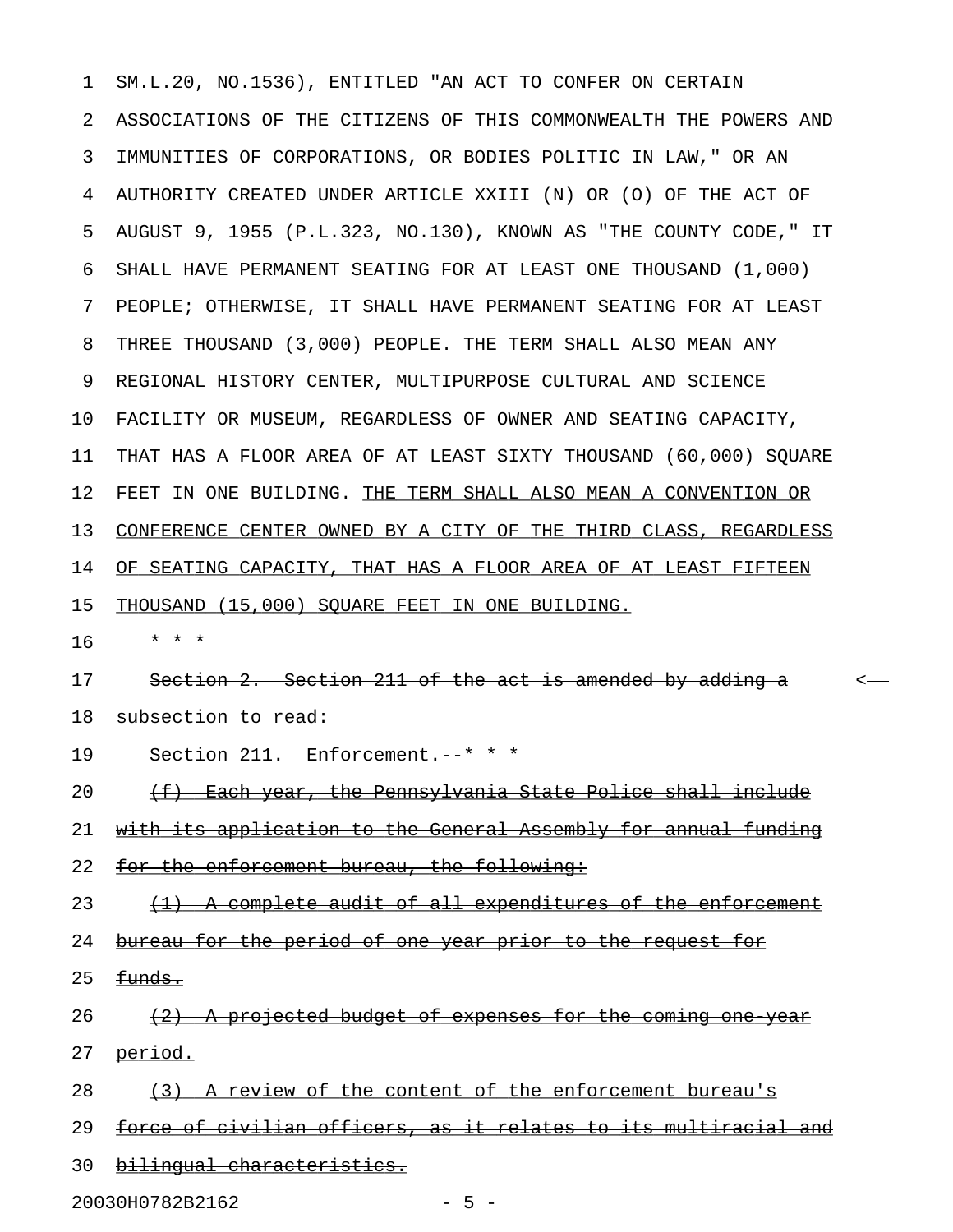1 Section 3. Section 305(a) and (h) of the act, amended 2 February 21, 2002 (P.L.103, No.10) and December 9, 2002  $3$   $(P.L.1653, No.212)$ , are amended to read: 4 Section 305. Sales by Pennsylvania Liquor Stores. (a) 5 [Every Pennsylvania Liquor Store shall keep in stock for sale 6 such classes, varieties and brands of liquor and alcohol as the 7 board shall prescribe. Every Pennsylvania Liquor Store shall be 8 authorized to sell combination packages. If any person shall 9 desire to purchase any class, variety or brand of liquor or 10 alcohol which any such store does not have in stock, it shall be 11 the duty of such store immediately to order the same upon the 12 payment of a reasonable deposit by the purchaser in such 13 proportion of the approximate cost of the order as shall be 14 prescribed by the regulations of the board. No purchaser may be 15 required to purchase more than two bottles or containers of the 16 product, provided that such product is available through the 17 State store system.] The board shall in its discretion determine 18 where and what classes, varieties and brands of liquor and 19 alcohol it shall make available to the public and where such 20 <del>liquor and alcohol will be sold. If a person desires to purchase</del> 21 a class, variety or brand of liquor or alcohol not currently 22 available from the board, he or she may place a special order 23 for such item so long as the order is for two or more bottles. 24 The board may require a reasonable deposit from the purchaser as 25 a condition for accepting the order. The customer shall be 26 notified immediately upon the arrival of the goods. 27 In computing the retail price of such special orders for 28 <del>liquor or alcohol, the board shall not include the cost of</del> 29 freight or shipping before applying the mark-up and taxes but 30 shall add the freight or shipping charges to the price after the

20030H0782B2162 - 6 -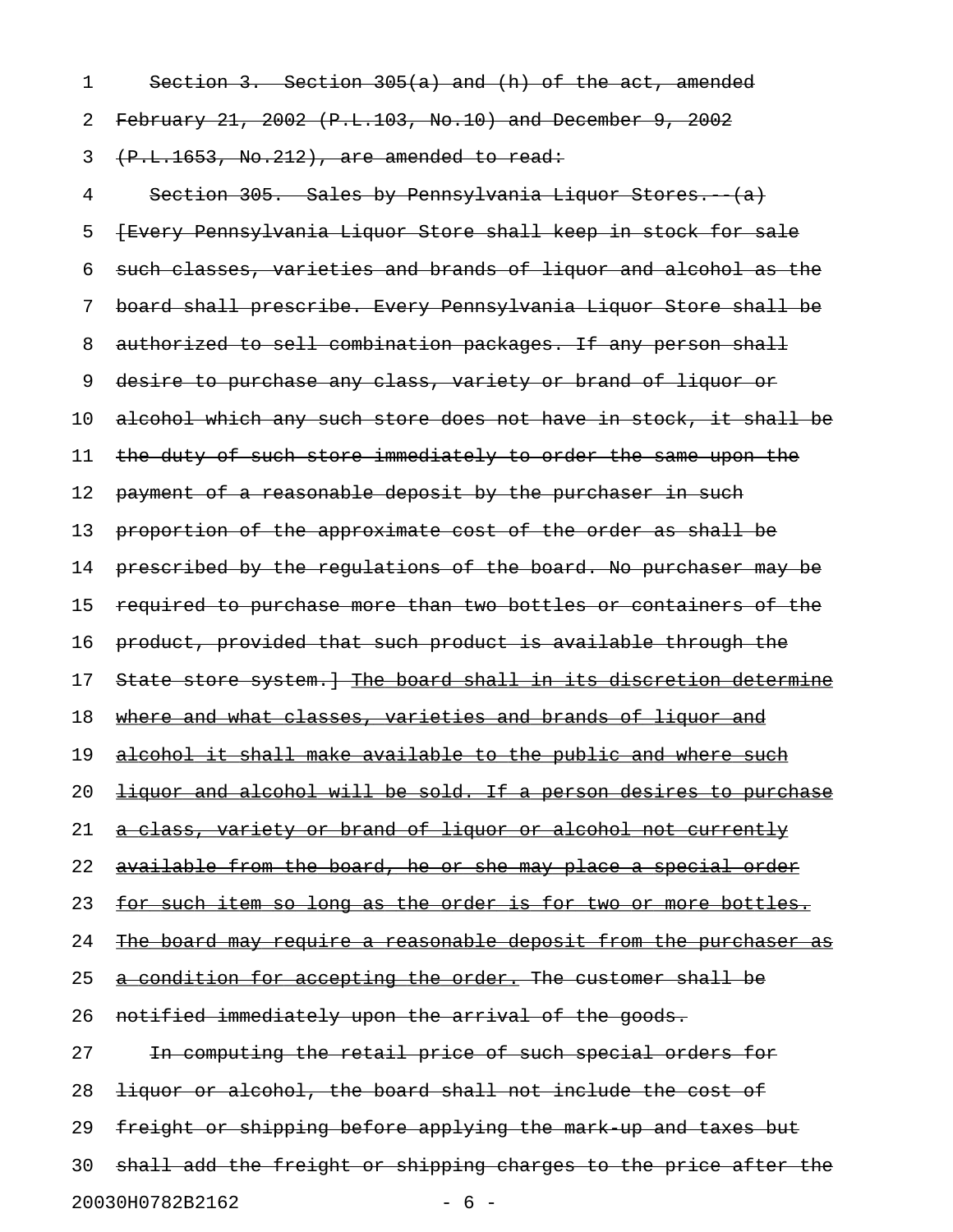1 mark-up and taxes have been applied. 2 Unless the customer pays for and accepts delivery of any such 3 special order within ten days after notice of arrival, the store 4 may place it in stock for general sale and the customer's 5 deposit shall be forfeited. 6  $* * *$ 7 (h) Every Pennsylvania Liquor Store shall sell gift 8 certificates which may be redeemed for liquor. In addition, the 9 board may sell corkscrews, wine accessories, trade publications 10 and wine sleeves at Pennsylvania Liquor Stores. 11 SECTION 2. SECTIONS 211 AND 215 OF THE ACT ARE AMENDED BY < 12 ADDING SUBSECTIONS TO READ: 13 SECTION 211. ENFORCEMENT. --\* \* \* 14 (F) IN ADDITION TO THE INFORMATION PROVIDED TO THE GENERAL 15 ASSEMBLY UNDER SECTION 613 OF THE ACT OF APRIL 9, 1929 (P.L.177, 16 NO.175), KNOWN AS "THE ADMINISTRATIVE CODE OF 1929," THE 17 PENNSYLVANIA STATE POLICE SHALL PROVIDE TO THE CHAIRMAN AND 18 MINORITY CHAIRMAN OF THE APPROPRIATIONS COMMITTEE OF THE SENATE 19 AND THE CHAIRMAN AND MINORITY CHAIRMAN OF THE APPROPRIATIONS 20 COMMITTEE OF THE HOUSE OF REPRESENTATIVES ANY OTHER INFORMATION 21 AS REQUESTED. THE PENNSYLVANIA STATE POLICE SHALL ALSO PROVIDE: 22 (1) A COPY OF THE MOST RECENTLY COMPLETED AUDIT OF 23 EXPENDITURES OF THE ENFORCEMENT BUREAU; AND 24 (2) A REPORT DETAILING THE DEMOGRAPHIC CHARACTERISTICS OF 25 THE BUREAU'S COMPLEMENT OF CIVILIAN OFFICERS. SUCH REPORT SHALL 26 INCLUDE INFORMATION RELATING TO WORKPLACE DIVERSITY AS CONTAINED 27 IN SECTION TWO OF THE GOVERNOR'S ANNUAL WORKFORCE REPORT 28 RELATING TO EQUAL EMPLOYMENT. 29 SECTION 215. WINE MARKETING.--\* \* \* 30 (E) THE BOARD IS AUTHORIZED TO PARTICIPATE IN OR SPONSOR

20030H0782B2162 - 7 -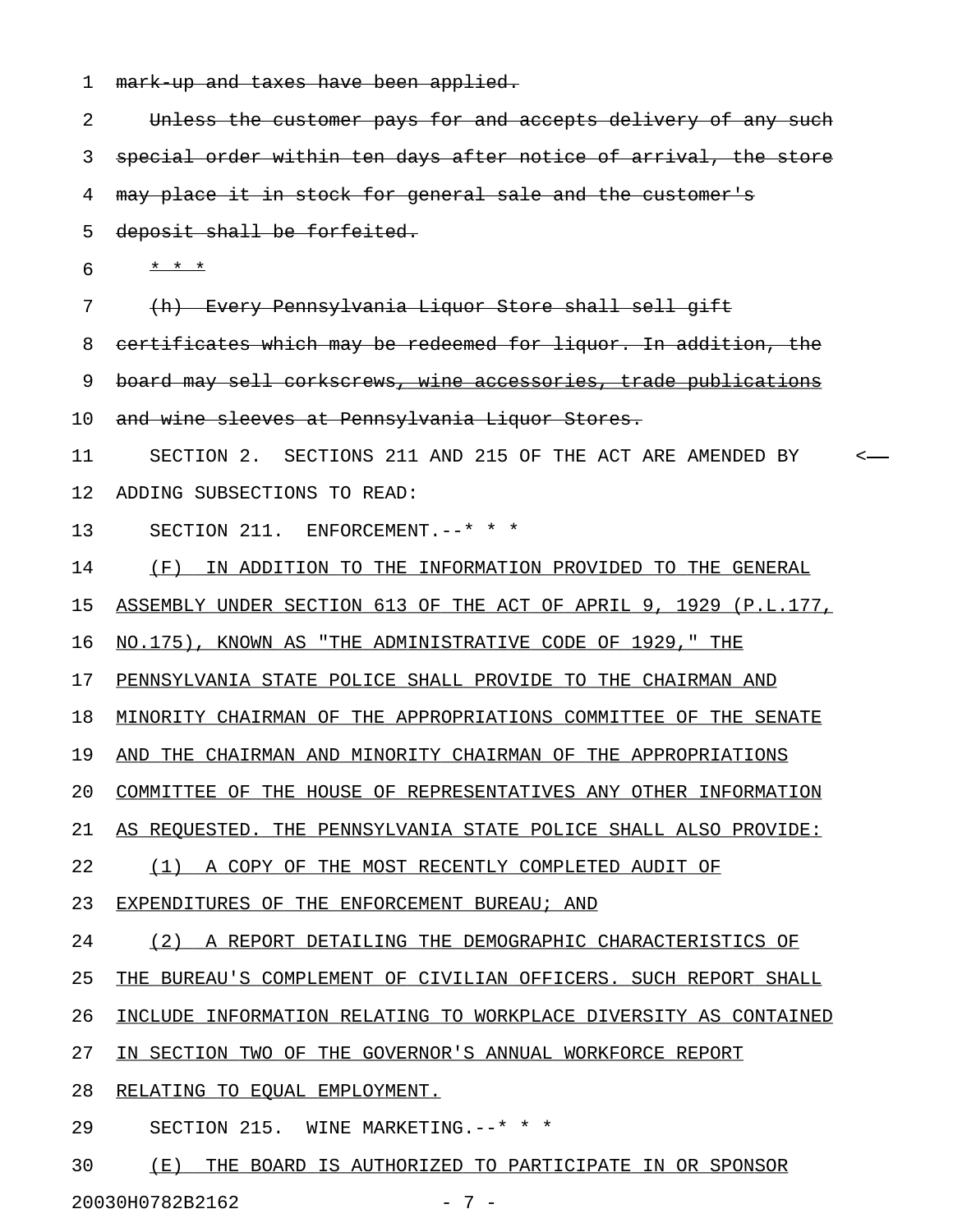1 WINE EVENTS FOR THE PURPOSE OF EDUCATING CONSUMERS AS TO THE 2 WINES AVAILABLE IN THIS COMMONWEALTH. THE WINE TO BE USED FOR 3 THE EVENT MAY BE ACQUIRED THROUGH THE STATE STORE SYSTEM OR MAY 4 BE DONATED FROM OUTSIDE THIS COMMONWEALTH. PARTICIPATION IN THE 5 TASTINGS MAY BE CONDITIONED ON THE PURCHASE OF A TICKET TO THE 6 EVENT. THE EVENT MAY INCLUDE EVENTS OCCURRING ON THE PREMISES 7 ALREADY LICENSED BY THE BOARD, AND THE BOARD MAY SELL WINE FOR 8 OFF-PREMISES CONSUMPTION IN AN AREA DESIGNATED BY THE BOARD FOR 9 SUCH SALE.

10 SECTION 3. SECTION 305(D) AND (H) OF THE ACT, AMENDED 11 DECEMBER 9, 2002 (P.L.1653, NO.212) AND MAY 8, 2003 (P.L.1, 12 NO.1), ARE AMENDED TO READ:

13 SECTION 305. SALES BY PENNSYLVANIA LIQUOR STORES.--\* \* \* 14 (D) NO LIQUOR OR ALCOHOL PACKAGE SHALL BE OPENED ON THE 15 PREMISES OF A PENNSYLVANIA LIQUOR STORE. NO MANAGER OR OTHER 16 EMPLOYE OF THE BOARD EMPLOYED IN A PENNSYLVANIA LIQUOR STORE 17 SHALL ALLOW ANY LIQUOR OR ALCOHOL TO BE CONSUMED ON THE STORE 18 PREMISES, NOR SHALL ANY PERSON CONSUME ANY LIQUOR OR ALCOHOL ON 19 SUCH PREMISES, EXCEPT LIQUOR AND ALCOHOL WHICH IS PART OF A 20 TASTING CONDUCTED PURSUANT TO THE BOARD'S REGULATIONS. SUCH 21 TASTINGS MAY ALSO BE CONDUCTED IN ANY BUILDING USED BY THE 22 BOARD.

23 \* \* \*

24 (H) EVERY PENNSYLVANIA LIQUOR STORE SHALL SELL GIFT 25 CERTIFICATES WHICH MAY BE REDEEMED FOR LIQUOR. IN ADDITION, THE 26 BOARD MAY SELL CORKSCREWS, WINE AND LIQUOR ACCESSORIES, TRADE 27 PUBLICATIONS AND WINE SLEEVES AT PENNSYLVANIA LIQUOR STORES. 28 Section 4. Section 406(a)(1) of the act, amended December 9, 29 2002 (P.L.1653, No.212), is amended to read: 30 Section 406. Sales by Liquor Licensees; Restrictions.--(a)

```
20030H0782B2162 - 8 -
```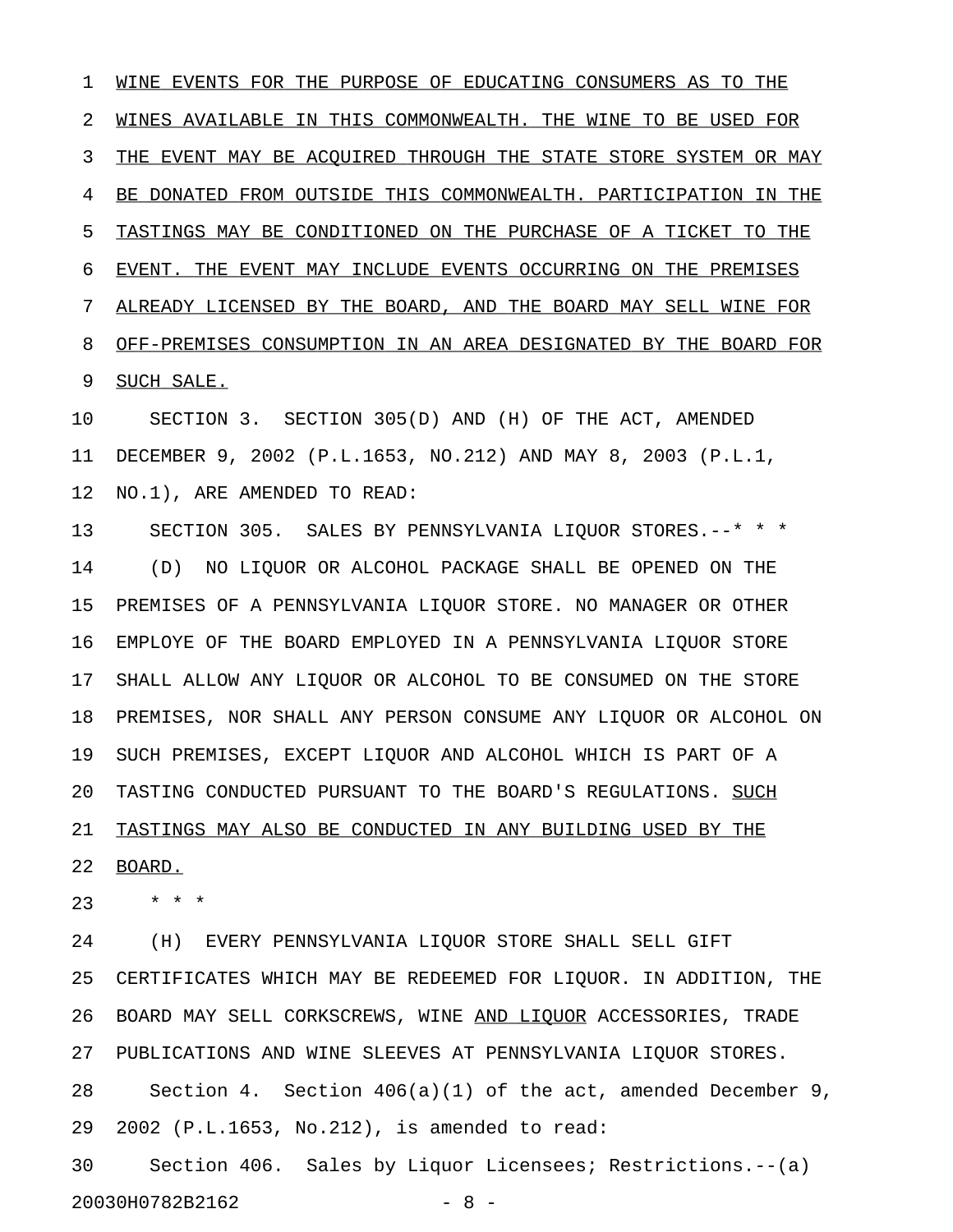1 (1) Every hotel, restaurant or club liquor licensee may sell 2 liquor and malt or brewed beverages by the glass, open bottle or 3 other container, and in any mixture, for consumption only in 4 that part of the hotel or restaurant habitually used for the 5 serving of food to guests or patrons, or in a bowling alley that 6 is immediately adjacent to and under the same roof as a 7 restaurant [when no minors are present, unless minors who are 8 present are under proper supervision as defined in section 493, 9 in the bowling alley], and in the case of hotels, to guests, and 10 in the case of clubs, to members, in their private rooms in the 11 hotel or club. No club licensee nor its officers, servants, 12 agents or employes, other than one holding a catering license, 13 shall sell any liquor or malt or brewed beverages to any person 14 except a member of the club. The holder of a restaurant license 15 located in a hotel may sell liquor or malt or brewed beverages 16 for consumption in that part of the restaurant habitually used 17 for the serving of meals to patrons and also to guests in 18 private guest rooms in the hotel. For the purpose of this 19 paragraph, any person who is an active member of another club 20 which is chartered by the same state or national organization 21 shall have the same rights and privileges as members of the 22 particular club. For the purpose of this paragraph, any person 23 who is an active member of any volunteer firefighting company, 24 association or group of this Commonwealth, whether incorporated 25 or unincorporated, shall upon the approval of any club composed 26 of volunteer firemen licensed under this act, have the same 27 social rights and privileges as members of such licensed club. 28 For the purposes of this paragraph, the term "active member" 29 shall not include a social member. Any club licensee which is 30 either an incorporated unit of a national veterans' organization 20030H0782B2162 - 9 -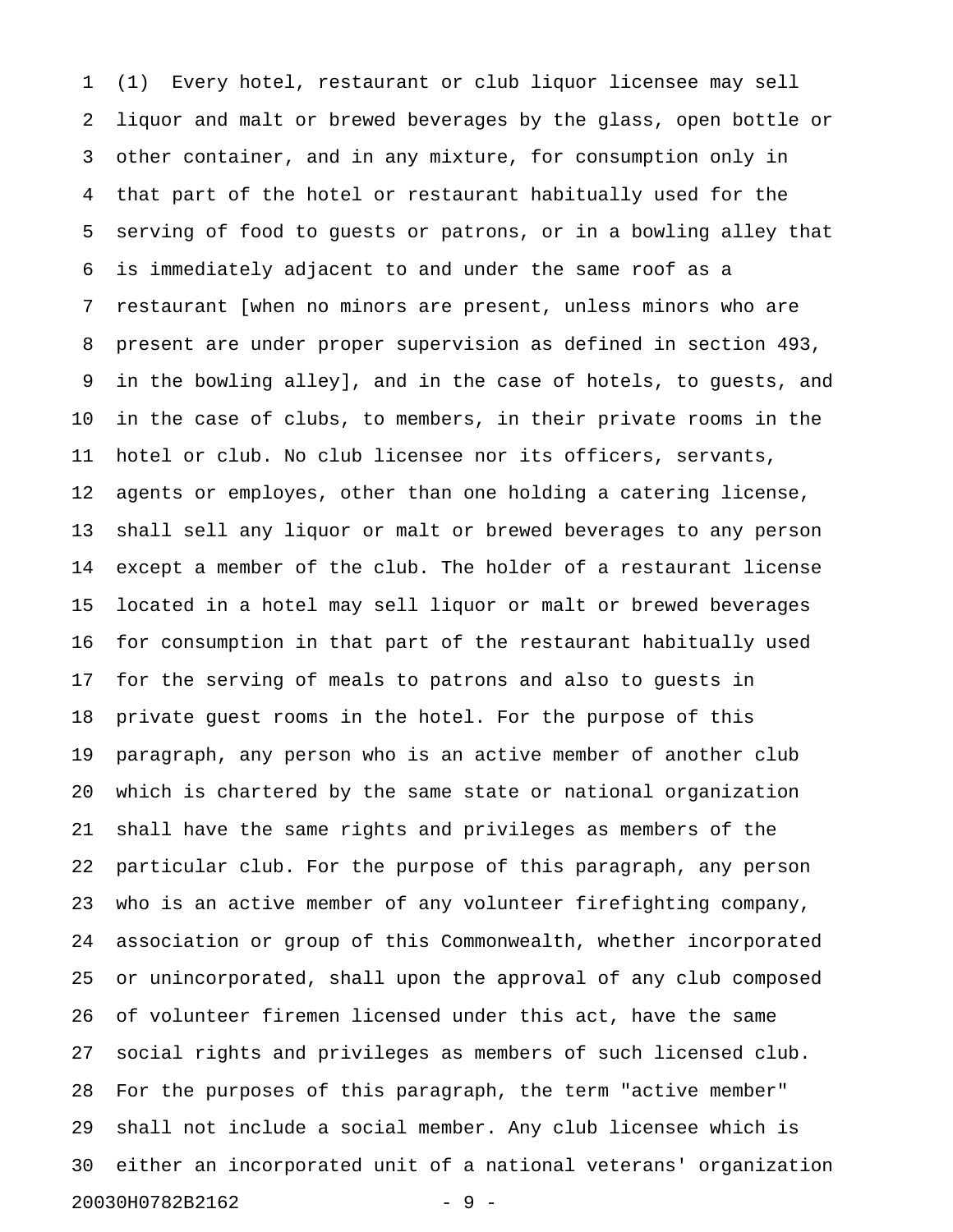1 or an affiliated organization as defined in section 461.1 shall 2 be permitted to sell liquor or malt or brewed beverages to any 3 active member of another unit which is chartered by the same 4 national veterans' organization or to any member of a nationally 5 chartered auxiliary associated with the same national veterans' 6 organization.

7 \* \* \*

8 Section 5. Section 440 of the act, amended May 31, 1996 9 (P.L.312, No.49), is amended to read:

10 Section 440. Sales by Manufacturers of Malt or Brewed 11 Beverages; Minimum Quantities.--No manufacturer shall sell any 12 malt or brewed beverages for consumption on the premises where 13 sold, nor sell or deliver any such malt or brewed beverages in 14 other than original containers approved as to capacity by the 15 board, nor in quantities of less than a case or original 16 containers containing [one hundred twenty-eight] sixty-four 17 ounces or more which may be sold separately; nor shall any 18 manufacturer maintain or operate within the Commonwealth any 19 place or places other than the place or places covered by his or 20 its license where malt or brewed beverages are sold or where 21 orders are taken.

22 Section 6. Sections 442(b) and 491(6) of the act are amended 23 to read:

24 Section 442. Retail Dispensers' Restrictions on Purchases 25 and Sales.--\* \* \*

26 (b) No retail dispenser shall sell any malt or brewed 27 beverages for consumption on the licensed premises except in a 28 room or rooms or place on the licensed premises at all times 29 accessible to the use and accommodation of the general public, 30 but this section shall not be interpreted to prohibit a retail 20030H0782B2162 - 10 -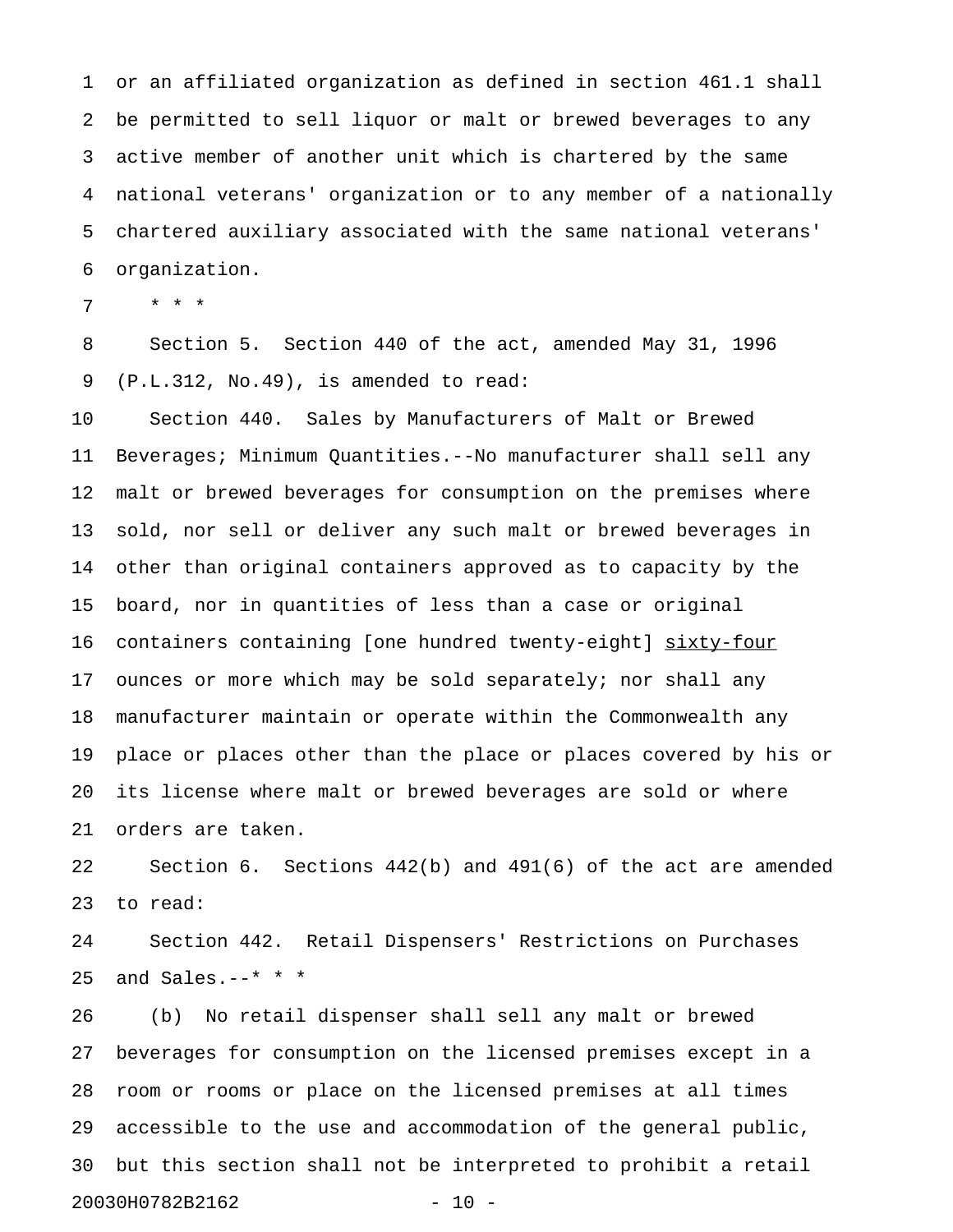1 dispenser from selling malt or brewed beverages in a hotel or 2 club house in any room of such hotel or club house occupied by a 3 bona fide registered guest or member entitled to purchase the 4 same or to prohibit a retail dispenser from selling malt or 5 brewed beverages in a bowling alley [when no minors are present, 6 unless minors who are present are under proper supervision as 7 defined in section 493,] where the licensed premises and bowling 8 alley are immediately adjacent and under the same roof.

9 \* \* \*

10 Section 491. Unlawful Acts Relative to Liquor, Alcohol and 11 Liquor Licensees.--

12 It shall be unlawful--

13 \* \* \*

14 (6) Sales by Restaurant and Hotel Liquor Licensees. For any 15 restaurant or hotel licensee, his servants, agents or employes, 16 to sell any liquor or malt or brewed beverages for consumption 17 on the licensed premises except in a room or rooms or place on 18 the licensed premises at all times accessible to the use and 19 accommodation of the general public, but this section shall not 20 be interpreted to prohibit a restaurant liquor licensee from 21 providing private affairs the primary function of which is for 22 catering only to weddings or special occasions arranged twenty-23 four hours in advance, nor to prohibit a hotel licensee, or a 24 restaurant licensee when the restaurant is located in a hotel, 25 from selling liquor or malt or brewed beverages in any room of 26 such hotel occupied by a bona fide guest or to prohibit a 27 restaurant licensee from selling liquor or malt or brewed 28 beverages in a bowling alley [when no minors are present] where 29 the restaurant and bowling alley are immediately adjacent and 30 under the same roof.

20030H0782B2162 - 11 -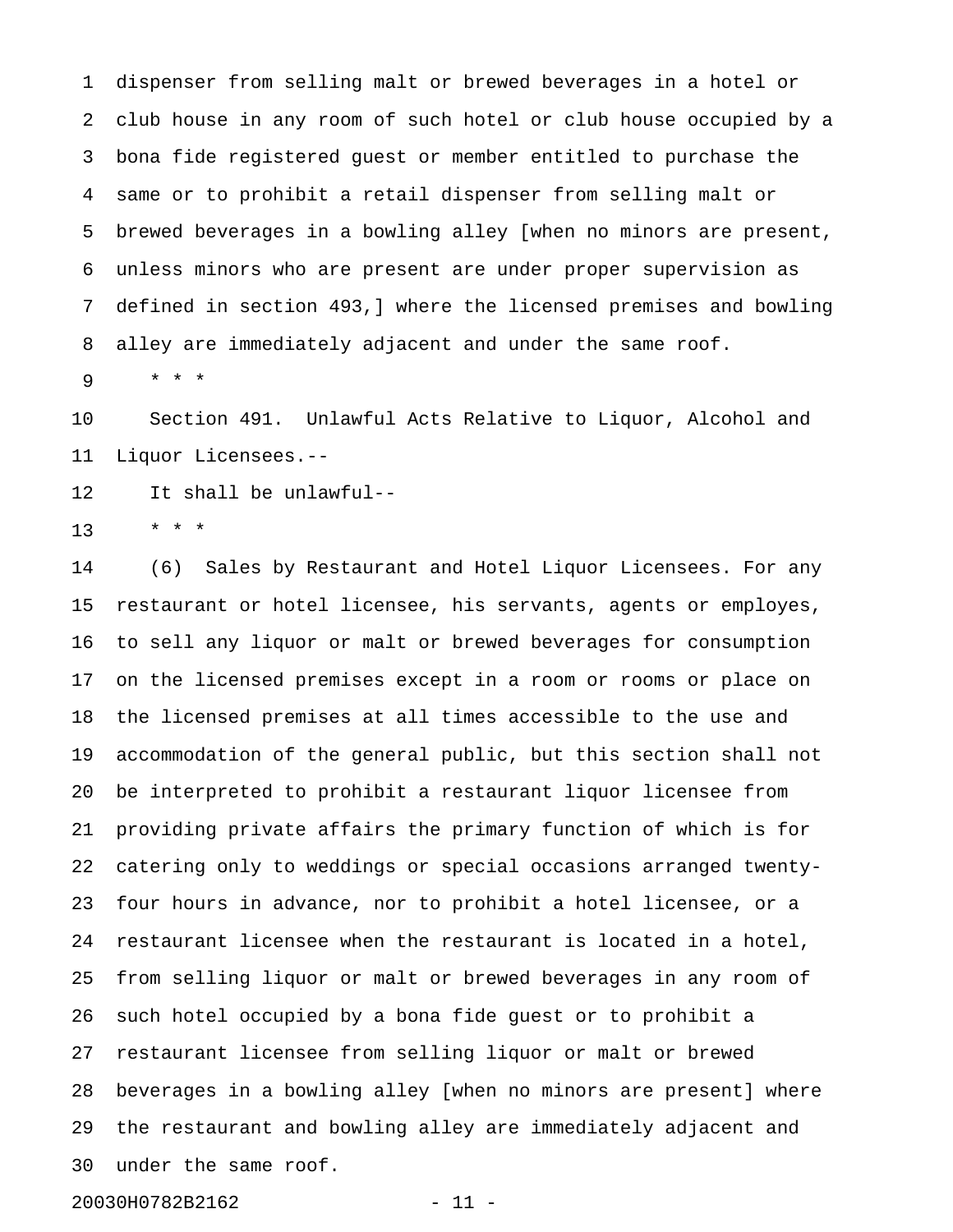$1 \times \star \star \star$ 

2 Section 7. Section 493(14) of the act, amended December 9, < 3 2002 (P.L.1653, No.212), is amended to read:

4 Section 493. Unlawful Acts Relative to Liquor, Malt and 5 Brewed Beverages and Licensees. The term "licensee," when used 6 in this section, shall mean those persons licensed under the 7 provisions of Article IV, unless the context clearly indicates 8 otherwise.

9  $H = \frac{1}{2}$  Tt shall be unlawful -

10 \* \* \* \*

11 (14) Permitting Undesirable Persons or Minors to Frequent 12 Premises. For any hotel, restaurant or club liquor licensee, or 13 any retail dispenser, his servants, agents or employes, to 14 permit persons of ill repute[,] or prostitutes [or minors] to 15 frequent his licensed premises or any premises operated in 16 connection therewith. [, except minors accompanied by parents, 17 guardians, or under proper supervision or except minors who 18 frequent any restaurant or retail dispensing licensee whose 19 sales of food and non alcoholic beverages are equal to fifty per 20 centum or more of the combined gross sales of both food and 21 alcoholic beverages on the condition that alcoholic beverages 22 may not be served at the table or booth at which the said minor 23 is seated at the time (unless said minor is under proper 24 supervision as hereinafter defined) and on the further condition 25 that only table service of alcoholic beverages or take out 26 service of beer shall be permitted in the room wherein the minor 27 is located: Provided, however, That it shall not be unlawful for 28 any hotel, restaurant or club liquor licensee or any retail 29 dispenser to permit minors under proper supervision upon the 30 licensed premises or any premises operated in connection 20030H0782B2162 - 12 -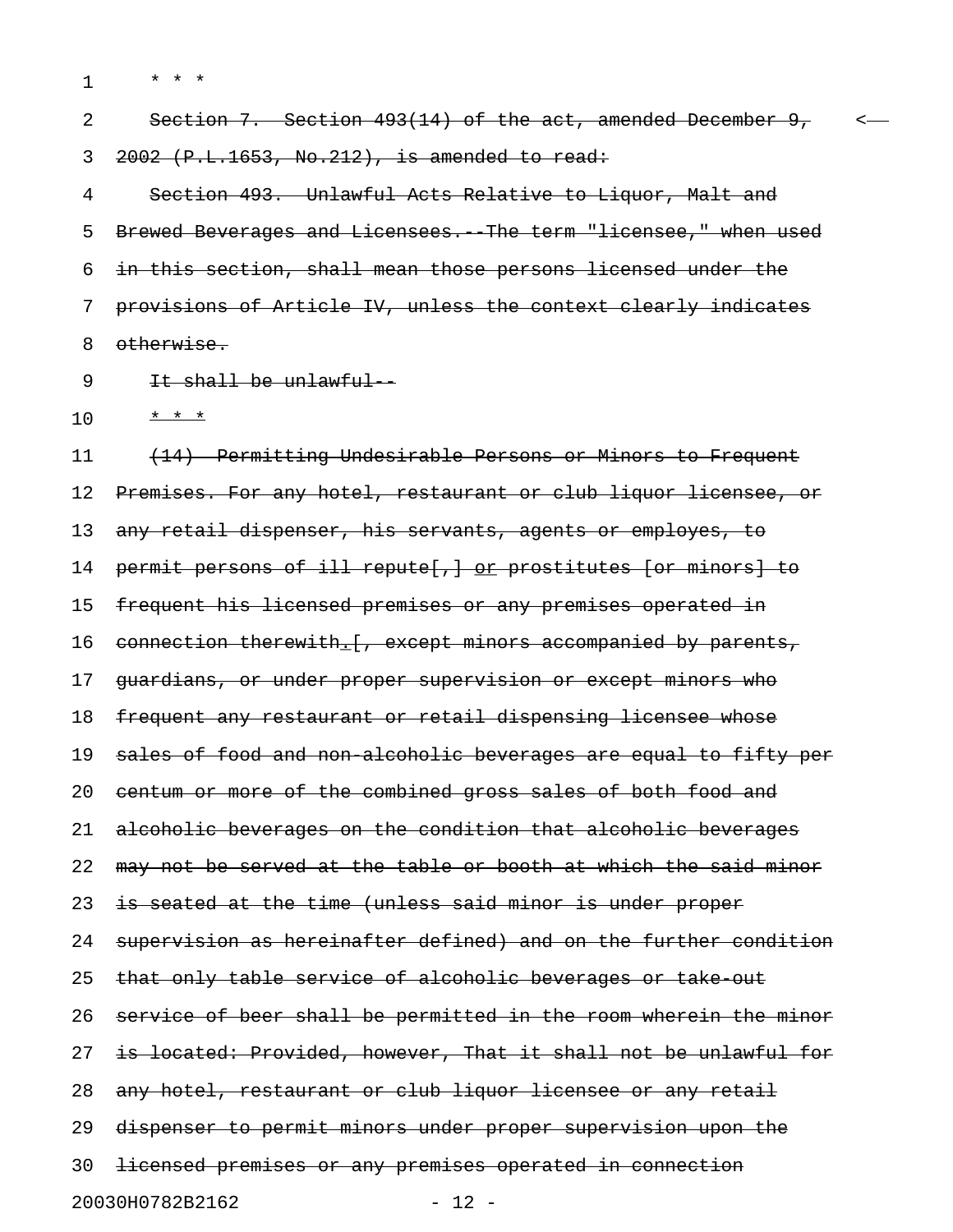1 therewith for the purpose of a social gathering, even if such 2 gathering is exclusively for minors: And provided further, That 3 no liquor shall be sold, furnished or given to such minors nor 4 shall the licensee knowingly permit any liquor or malt or brewed 5 beverages to be sold, furnished or given to or be consumed by 6 any minor, and the area of such gathering shall be segregated 7 from the remainder of the licensed premises. In the event the 8 area of such gathering cannot be segregated from the remainder 9 of the licensed premises, all alcoholic beverages must be either 10 removed from the licensed premises or placed under lock and key 11 during the time the gathering is taking place. Written notice, 12 at least forty eight (48) hours in advance of such gathering, 13 shall be given to the enforcement bureau. Any licensee violating 14 the provisions of this clause shall be subject to the provisions 15 of section 471. Nothing in this clause shall be construed to 16 make it unlawful for minors to frequent public venues or 17 performing arts facilities. 18 "Proper supervision," as used in this clause, means the 19 presence, on that portion of the licensed premises where a minor 20 or minors are present, of one person twenty five years of age or 21 older for every five minors or part thereof who is directly 22 responsible for the care and conduct of such minor or minors 23 while on the licensed premises and in such proximity that the 24 minor or minors are constantly within his sight or hearing. The 25 presence of the licensee or any employe or security officer of 26 the licensee shall not constitute proper supervision. | Minors 27 may only frequent licensed premises if;  $(a)$  they are 28 accompanied by a parent; (b) they are accompanied by a legal 29 quardian; (c) they are under proper supervision; (d) they are 30 attending a social gathering; or (e) the hotel, restaurant or 20030H0782B2162 - 13 -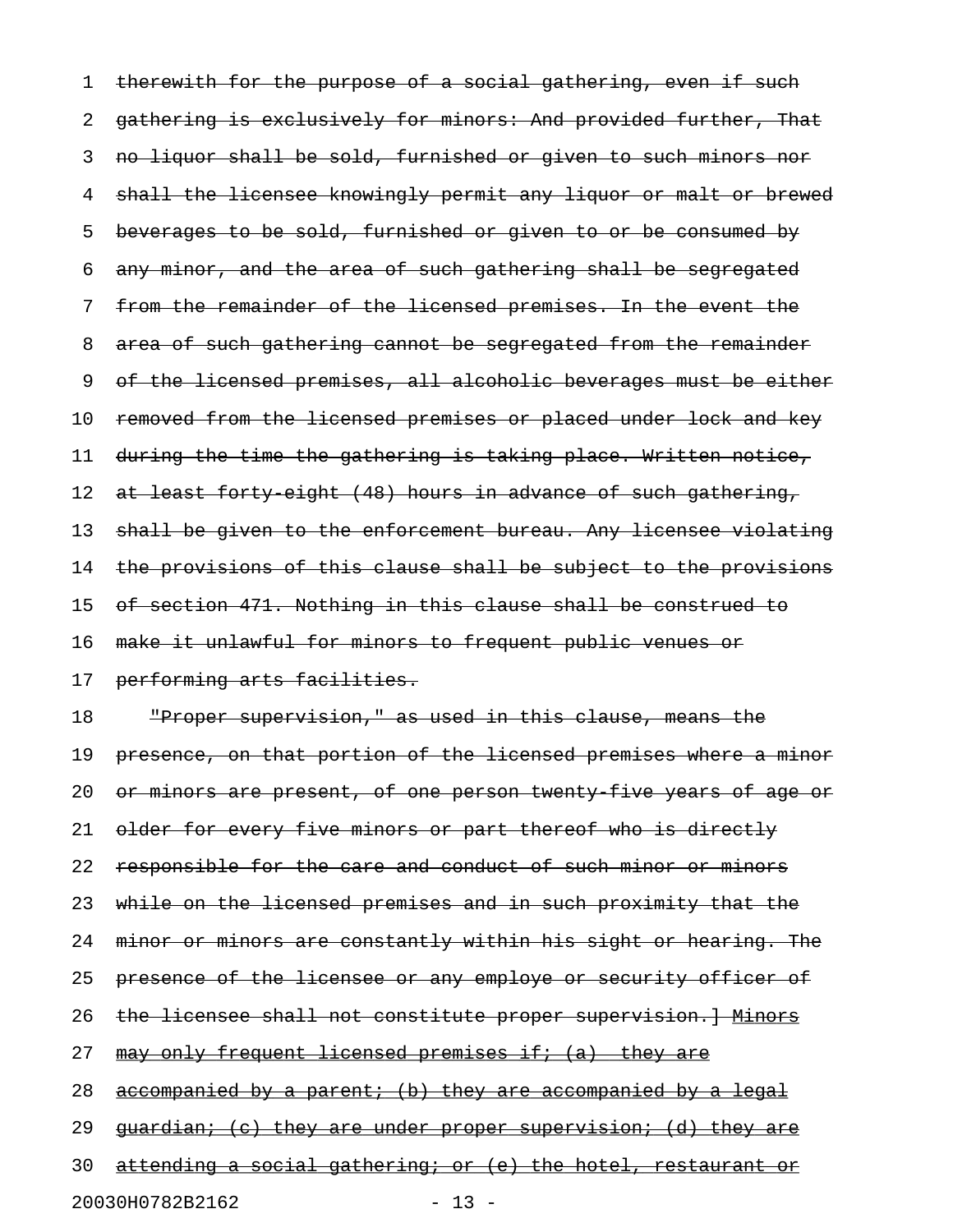| 1  | retail dispenser licensee has gross sales of food and                    |
|----|--------------------------------------------------------------------------|
| 2  | nonalcoholic beverages equal to fifty per centum or more of its          |
| 3  | combined gross sale of both food and alcoholic beverages. If a           |
| 4  | <u>minor is frequenting a hotel, restaurant or retail dispenser</u>      |
| 5  | <u>licensee under subsection (e), then the minor may not sit at the </u> |
| 6  | <u>bar section of the premises, nor may any alcoholic beverages be</u>   |
| 7  | served at the table or booth at which the said minor is seated,          |
| 8  | unless said minor is with a parent, legal guardian or under              |
| 9  | proper supervision. Further, if a hotel, restaurant, club liquor         |
| 10 | licensee or retail dispenser is hosting a social gathering under         |
| 11 | subsection (d) then written notice at least forty eight hours in         |
| 12 | advance of such gathering shall be given to the Bureau of                |
| 13 | Enforcement. If a minor is frequenting licensed premises with            |
| 14 | proper supervision under subsection (c), each supervisor can             |
| 15 | <u>supervise up to twenty minors, except for premises located in</u>     |
| 16 | cities of the first class, where each supervisor can supervise           |
| 17 | up to five minors. Notwithstanding any other provisions of this          |
| 18 | section, if the minors are on the premises as part of a school-          |
| 19 | endorsed function, then each supervisor can supervise fifty              |
| 20 | minors. Nothing in this clause shall be construed to make it             |
| 21 | unlawful for minors to frequent public venues or performing arts         |
| 22 | facilities.                                                              |
| 23 | SECTION 7. SECTION 493.1(B) OF THE ACT, AMENDED DECEMBER 9,              |
| 24 | 2002 (P.L.1653, NO.212), IS AMENDED AND THE SECTION IS AMENDED           |
| 25 | BY ADDING A SUBSECTION TO READ:                                          |
| 26 | SECTION 493.1. RIGHTS OF MUNICIPALITIES PRESERVED.--* * *                |
| 27 | (B) A MUNICIPALITY MAY FILE [AN APPLICATION] A PETITION WITH             |
| 28 | THE BOARD TO CONSIDER AN EXEMPTION FROM THE BOARD'S REGULATIONS          |
| 29 | REGARDING AMPLIFIED MUSIC BEING HEARD OFF THE LICENSED PREMISES          |
| 30 | FOR ALL THE LICENSEES WITHIN AN IDENTIFIABLE AREA IN THE                 |

20030H0782B2162 - 14 -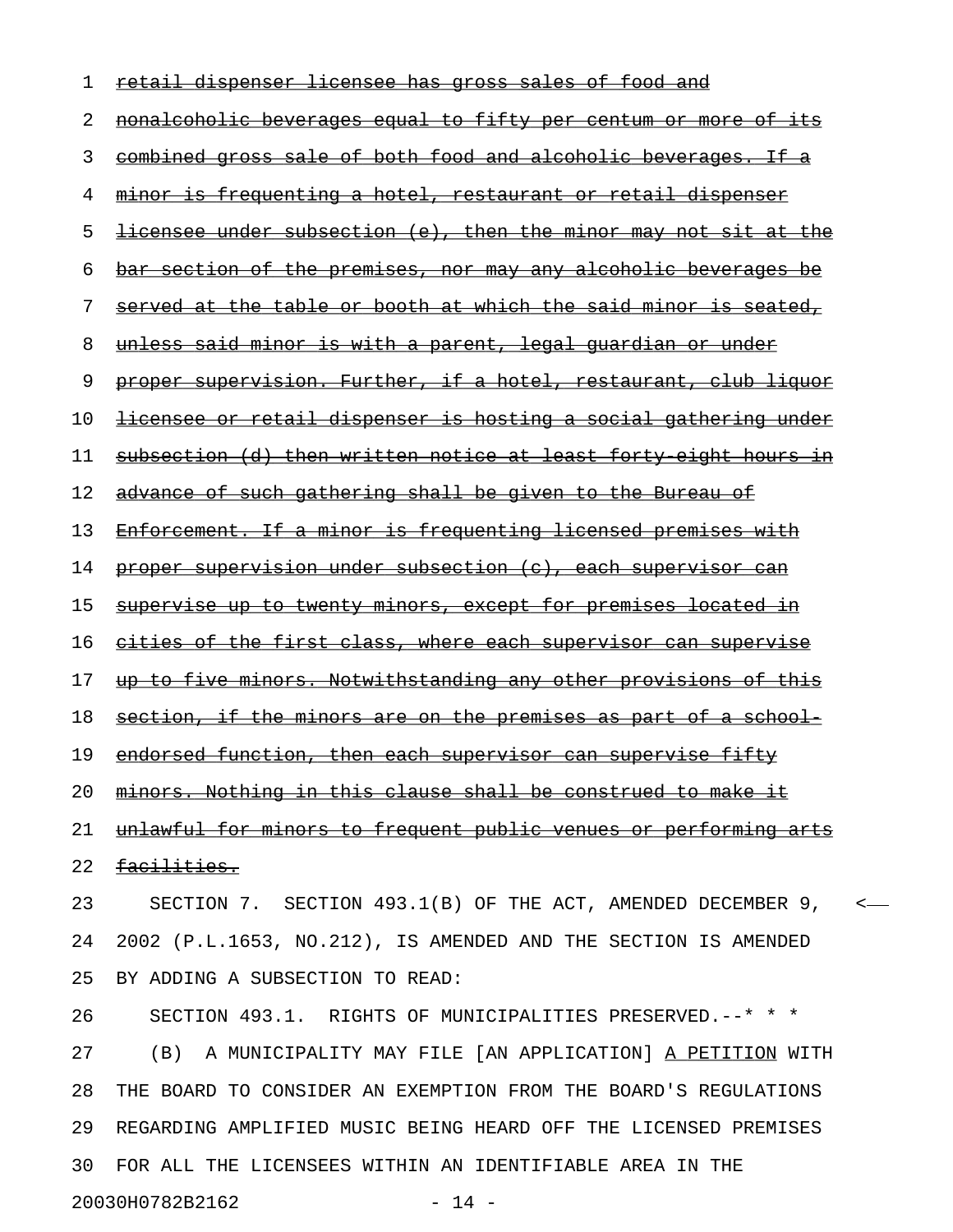1 MUNICIPALITY [WITH A CONCENTRATED NUMBER OF LICENSEES]. PRIOR TO 2 SUBMITTING [AN APPLICATION] A PETITION, THE MUNICIPALITY SHALL 3 ADOPT A LOCAL NOISE ORDINANCE AND A RESOLUTION ADOPTED BY ITS 4 GOVERNING BODY CONFIRMING SUPPORT OF THE [APPLICATION] PETITION, 5 CITING THE NOISE ORDINANCE AND [THEIR] ITS INTENTION TO ENFORCE \_\_\_ 6 THE ORDINANCE IN PLACE OF THE BOARD'S REGULATIONS. UPON RECEIPT 7 OF [AN APPLICATION] A PETITION, INCLUDING A COPY OF THE NOISE 8 ORDINANCE, A MAP OF THE AREA TO BE EXEMPTED AND RESOLUTION, THE 9 BOARD SHALL HOLD AT LEAST ONE (1) PUBLIC HEARING ON THE 10 [APPLICATION] PETITION. THE HEARING MAY BE HELD BEFORE A HEARING 11 EXAMINER. THE HEARING SHALL TAKE PLACE WITHIN THE IDENTIFIED 12 AREA AND MUST COMPLY WITH [ALL] THE NOTICE, RECORDING AND PUBLIC 13 PARTICIPATION REQUIREMENTS OF 65 PA.C.S. CH. 7 (RELATING TO OPEN 14 MEETINGS). WITHIN SIXTY (60) DAYS AFTER RECEIPT OF THE 15 [APPLICATION] PETITION, THE BOARD SHALL[, IN ITS DISCRETION, 16 APPROVE OR DISAPPROVE THE APPLICATION] DISAPPROVE THE PETITION 17 FOR AN EXEMPTION IN ITS ENTIRETY OR MAY APPROVE AN AREA MORE 18 LIMITED FOR WHICH THE EXEMPTION WILL BE GRANTED[.] IF THE BOARD 19 FINDS THAT GRANTING THE PETITION SHALL HAVE AN ADVERSE EFFECT ON 20 THE WELFARE, HEALTH, PEACE AND MORALS OF THE RESIDENTS LIVING IN 21 THE VICINITY OF THE IDENTIFIABLE OR PROPOSED AREA; OTHERWISE, 22 THE BOARD SHALL APPROVE THE PETITION. THE BOARD MAY PLACE 23 ADDITIONAL CONDITIONS ON ITS APPROVAL SUCH AS LIMITING THE 24 DURATION OF THE APPROVAL AND ANY OTHER CONDITION THE BOARD DEEMS 25 APPROPRIATE. THERE SHALL BE A RIGHT TO APPEAL TO THE COURT OF 26 COMMON PLEAS IN THE SAME MANNER AS PROVIDED BY THIS ACT FOR 27 APPEALS FROM REFUSALS TO GRANT LICENSES. 28 (C) A MUNICIPALITY MAY RESCIND ANY EXISTING EXEMPTION FROM 29 THE BOARD'S REGULATIONS REGARDING AMPLIFIED MUSIC BY NOTIFYING

30 THE BOARD OF ITS INTENT TO DO SO IN WRITING, FIFTEEN (15) DAYS 20030H0782B2162 - 15 -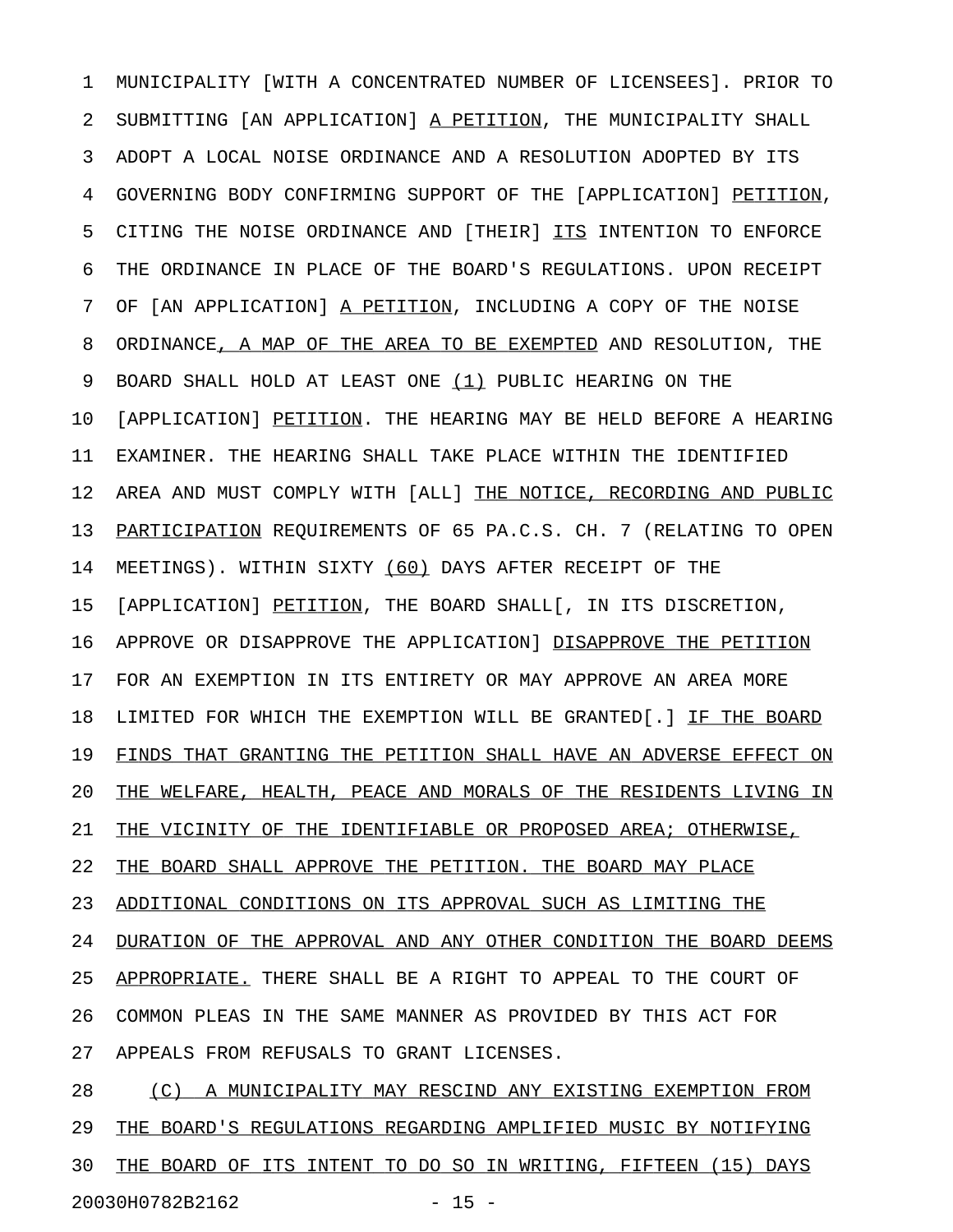1 PRIOR TO THE RESCISSION DATE. SUCH NOTICE MUST BE ACCOMPANIED BY 2 AN ORDINANCE OR RESOLUTION AUTHORIZING THE REQUEST. A RESCISSION 3 OF AN EXISTING EXEMPTION WHICH DOES NOT RESCIND THE ENTIRE 4 EXEMPTED AREA SHALL BE TREATED AS A NEW APPLICATION FOR 5 EXEMPTION WITH THE BOARD AND SHALL FOLLOW THE PROCEDURES SET 6 FORTH IN SUBSECTION (B). 7 SECTION 8. SECTION 505.2(4) OF THE ACT, AMENDED NOVEMBER 10, 8 1999 (P.L.514, NO.47), IS AMENDED TO READ: 9 SECTION 505.2. LIMITED WINERIES.--IN THE INTEREST OF 10 PROMOTING TOURISM AND RECREATIONAL DEVELOPMENT IN PENNSYLVANIA, 11 HOLDERS OF A LIMITED WINERY LICENSE MAY:

 $12 + * * * *$ 

13 (4) AT THE DISCRETION OF THE BOARD, OBTAIN A SPECIAL PERMIT 14 TO PARTICIPATE IN ALCOHOLIC CIDER, WINE AND FOOD EXPOSITIONS OFF 15 THE LICENSED PREMISES. A SPECIAL PERMIT SHALL BE ISSUED UPON 16 PROPER APPLICATION AND PAYMENT OF A FEE OF THIRTY DOLLARS (\$30) 17 PER DAY FOR EACH DAY OF PERMITTED USE, NOT TO EXCEED FIVE (5) 18 CONSECUTIVE DAYS. THE TOTAL NUMBER OF DAYS FOR ALL THE SPECIAL 19 PERMITS MAY NOT EXCEED [TWENTY (20)] FORTY (40) DAYS IN ANY 20 CALENDAR YEAR. A SPECIAL PERMIT SHALL ENTITLE THE HOLDER TO 21 ENGAGE IN THE SALE OF ALCOHOLIC CIDER OR WINE PRODUCED BY THE 22 BOTTLE OR IN CASE LOTS BY THE PERMITTEE UNDER THE AUTHORITY OF A 23 LIMITED WINERY LICENSE. HOLDERS OF SPECIAL PERMITS MAY PROVIDE 24 TASTING SAMPLES OF WINES IN INDIVIDUAL PORTIONS NOT TO EXCEED 25 ONE FLUID OUNCE. SAMPLES AT ALCOHOLIC CIDER, WINE AND FOOD 26 EXPOSITIONS MAY BE SOLD OR OFFERED FREE OF CHARGE. EXCEPT AS 27 PROVIDED HEREIN, LIMITED WINERIES UTILIZING SPECIAL PERMITS 28 SHALL BE GOVERNED BY ALL APPLICABLE PROVISIONS OF THIS ACT AS 29 WELL AS BY ALL APPLICABLE REGULATIONS OR CONDITIONS ADOPTED BY 30 THE BOARD.

20030H0782B2162 - 16 -